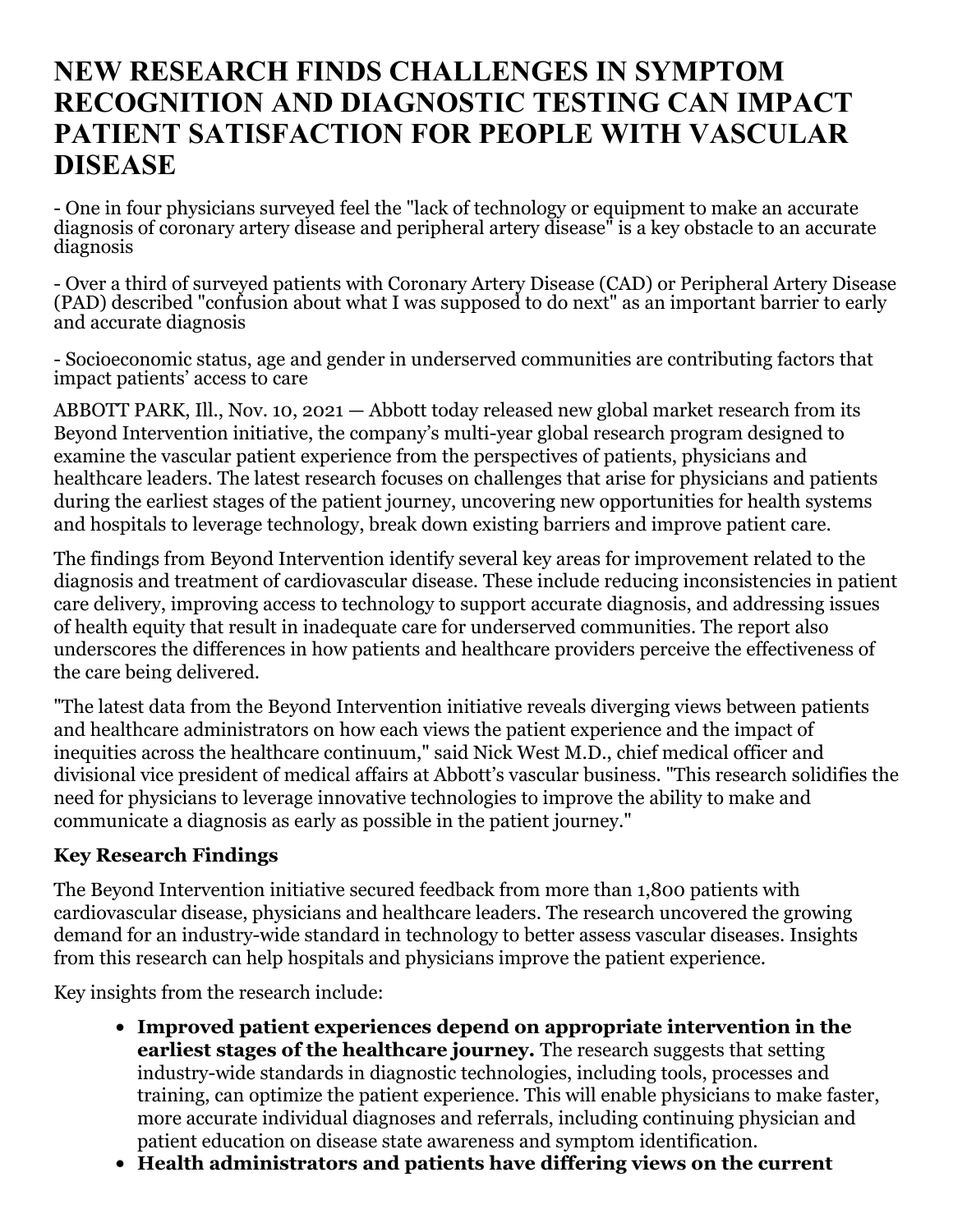**patient experience.** When it comes to patient satisfaction, the Beyond Intervention research reveals that healthcare administrators are more likely to rate the patient experience for people suffering from cardiovascular disease as more positive than the patients rate it themselves. With respect to patients with peripheral artery disease (PAD), 65% of health administrators consider the patient experience ideal, while only 38% of patients believe this to be true.

- **Lack of electronic medical record interoperability is causing more than patient frustration.** Over a third of patients with PAD stated they have to "constantly" provide medical history and information to physicians. In addition, 35% of healthcare providers and hospital leaders believe a lack of medical record integration among providers results in a limited exchange of patient history and information, creating inefficiencies and barriers for early and accurate diagnosis of CAD and PAD.
- **Artificial intelligence (AI) and digital health solutions can improve patient care.** Advanced technologies like AI can benefit primary care physicians and specialists by optimizing diagnosis, identifying patient symptoms previously undetected or passed over, and improving the vascular patient experience.
- **Research reveals that people from underserved communities have greater challenges accessing care, understanding symptoms, and receiving diagnoses.** Patients with CAD and PAD who identify as underserved report significantly more emotional impacts than their non-underserved counterparts. Female patients reported significantly more challenges than their male counterparts. Issues of health equity related to socioeconomic status, age and gender need to be addressed as a significant barrier to both timely diagnosis and improving the patient experience.

"Inherent biases can hinder a physician's ability to detect and recognize symptoms, especially for populations that have been historically misdiagnosed in the cardiovascular disease setting; such as young, female and certain ethnicities," said Natalia Pinilla-Echeverri, M.D., assistant professor of medicine at McMaster University in Ontario, Canada, and interventional cardiologist at Hamilton Health Sciences/Niagara Health. "Research efforts must be developed on innovative technologies that can support physicians, like screening and stratification tools that can minimize the physician's individual perspective and biases in order to improve long-term patient outcomes."

### **Creating Diversity in Treatments to Serve Every Community**

Abbott is committed to addressing barriers to healthcare, especially for those from underserved communities. The company is currently developing a new therapy to treat PAD, which is now being tested in a clinical trial. Abbott's [Life-BTK](https://clinicaltrials.gov/ct2/show/NCT04227899) trial demonstrates its commitment to recruiting diverse participants to treat PAD. Too often, clinical trials are not representative of communities, especially those that are significantly or disproportionately affected by a disease state. By focusing on diversity and inclusion, Abbott is working to address health inequities and ensure products meet the needs of patients who need them the most.

<span id="page-1-0"></span>PAD is a chronic circulatory condition that reduces blood flow to the legs, which, if left untreated, can result in unnecessary limb amputations and sometimes death. An estimated 200 million people have been diagnosed with PAD worldwide i., which disproportionately affects people of color. The Beyond Intervention research showcases that patients with PAD perceive they have a consistently more challenging experience, see more doctors, and are more likely to receive ineffective treatment than patients with CAD.

## **About Beyond Intervention Research:**

Abbott surveyed 1,800 stakeholders, including 1,289 vascular disease patients, 408 healthcare physicians and 173 healthcare leaders from April to June 2021. Respondents to the online survey